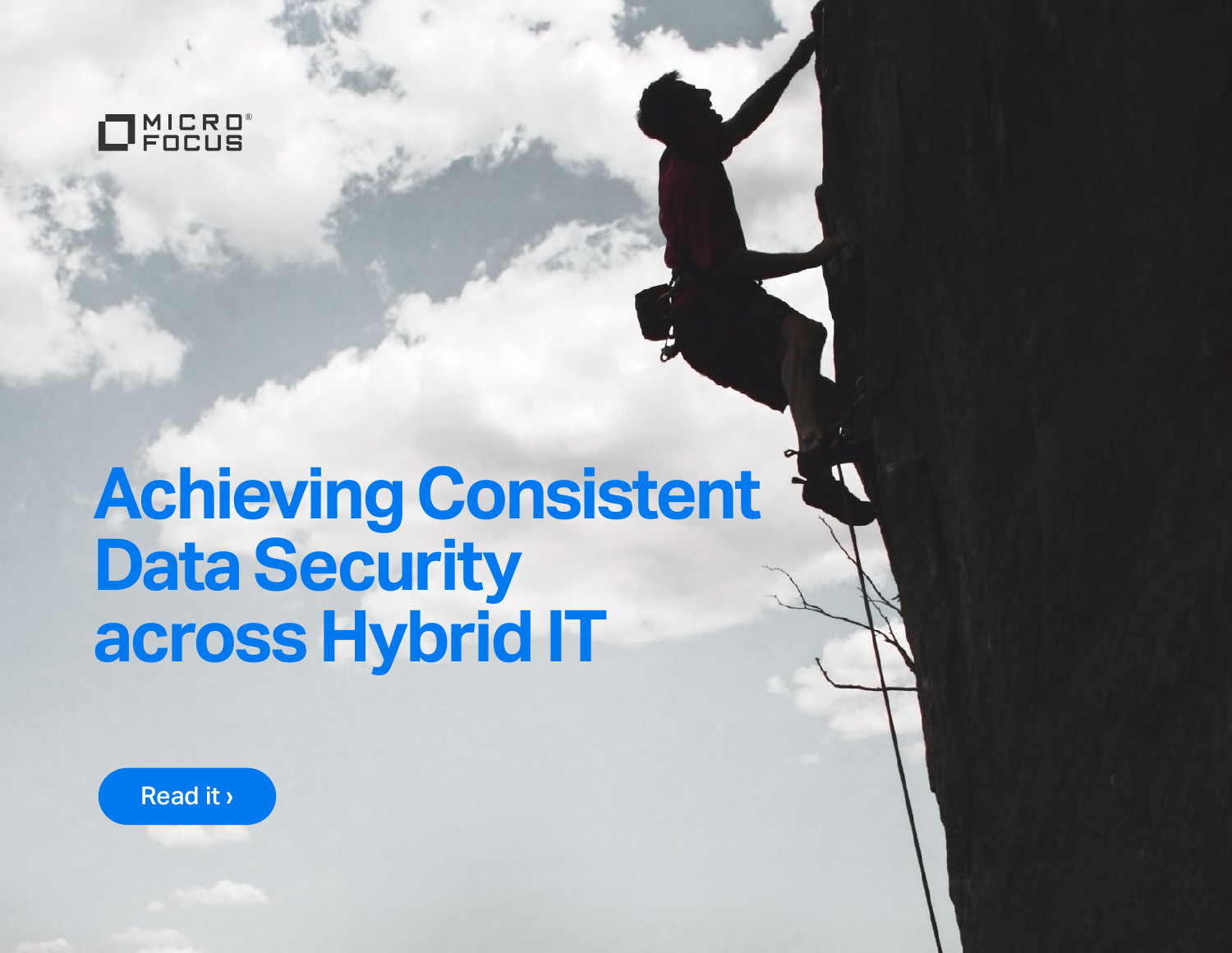# **Hybrid IT is the new IT**

The digital infrastructure that enterprises have known for decades is changing—radically.

Today's business challenges pressure enterprises to be agile and flexible, to service customers in new markets faster, and to host workloads based on regulatory and geopolitical considerations. These factors are compelling enterprises to adopt the cloud across their entire business. 90% of apps and workloads that companies rely on are scheduled to be deployed to the public cloud, with the only exception of big data workloads, at 60%. But this does not mean the private data center is dead. In fact, 55% of corporations expect their use of private cloud to increase in the next two years. And no one expects mainframes to vanish anytime soon.

 $90$  of all apps and workloads are scheduled to be deployed to the public cloud<sup>1</sup>

55% of organizations see their use of private cloud increasing over the next two years $2$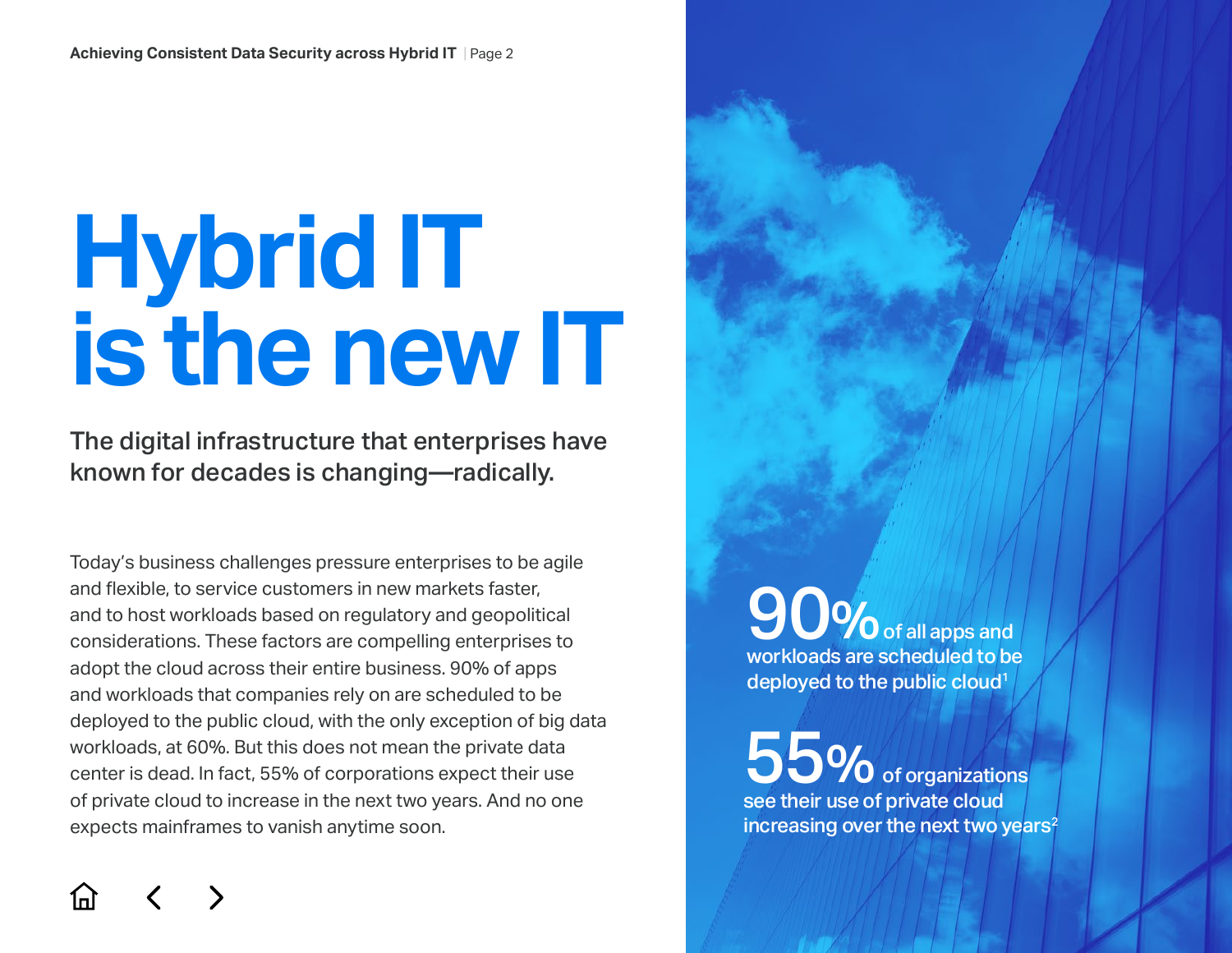

Enterprises use an average of

27 SaaS, PaaS, IaaS apps and services $3$  Enterprises have a majority of their

464 custom applications

deployed to the cloud4

# **The Transition to the Cloud is Changing How Companies Operate**

A survey by the Ponemon institute has found that, on average, today's enterprises use 27 different *Software-as-a-Service* (SaaS), *Infrastructure-as-a-Service* (IaaS), or *Platform-as-a-Service* (PaaS) solutions to run their business. This includes essential business infrastructure solutions such as Microsoft Dynamics 365, Amazon Web Services, and Salesforce.

Enterprises are leveraging this infrastructure to deploy a majority of their custom applications to the cloud. The Cloud Security Alliance estimates that enterprises have an average of 464 custom applications, and over 50% of those are planned to be deployed to the public cloud by the end of 2018.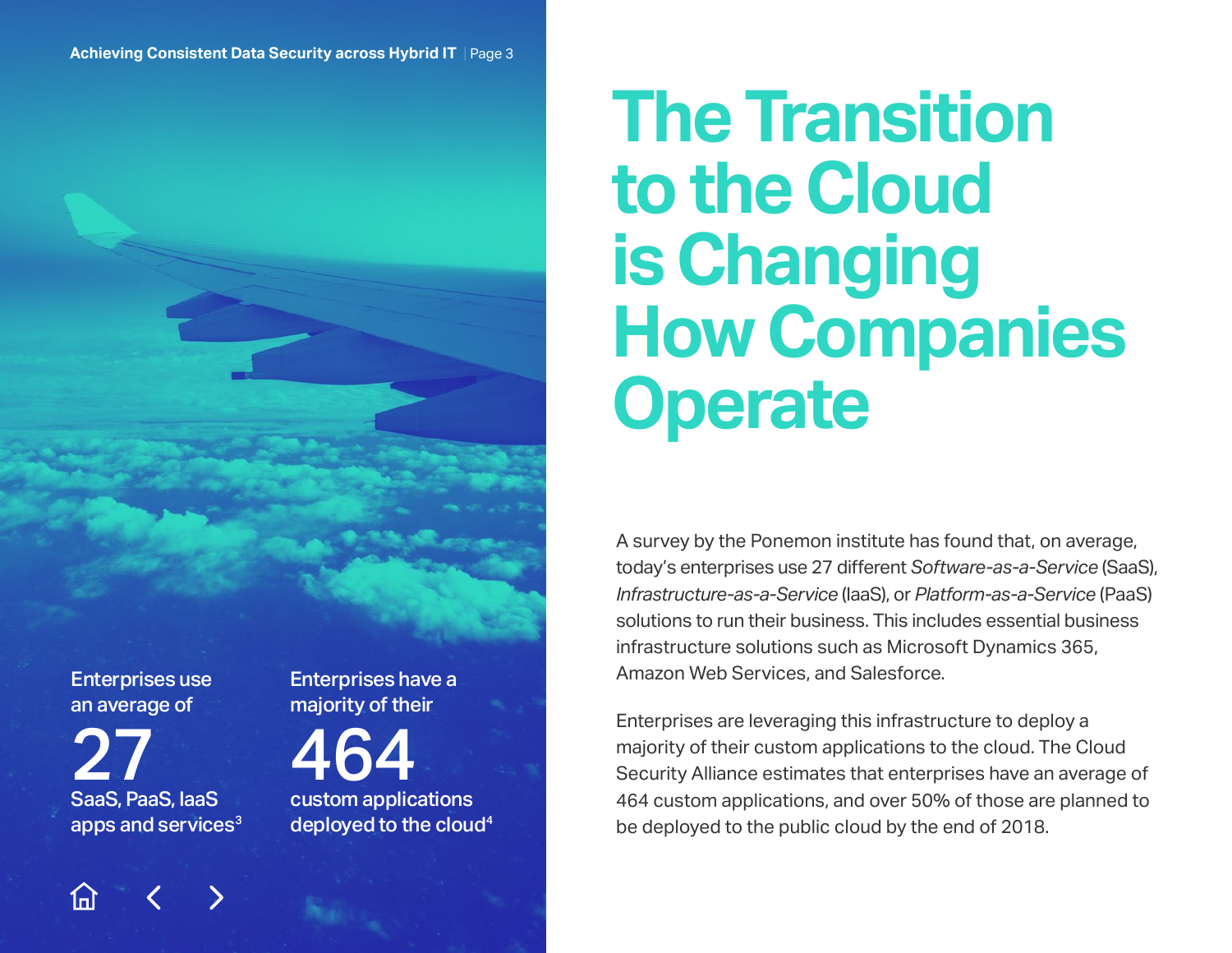

### **But Security of the Cloud is the Number One Concern for Chief Security Officers**

So it does not come as a surprise that a survey by CSO magazine pointed out that the cloud is the number one target for security spend increase by Chief Security Officers. The top threats in the cloud are very similar to the threats faced by an on-premises infrastructure. But it is the very nature of cloud services themselves that keep CSOs awake at night. The dissolution of the perimeter creates challenges that traditional system and perimeter IT security cannot cope with, leaving the modern hybrid enterprise vulnerable to advanced attacks and malicious insiders.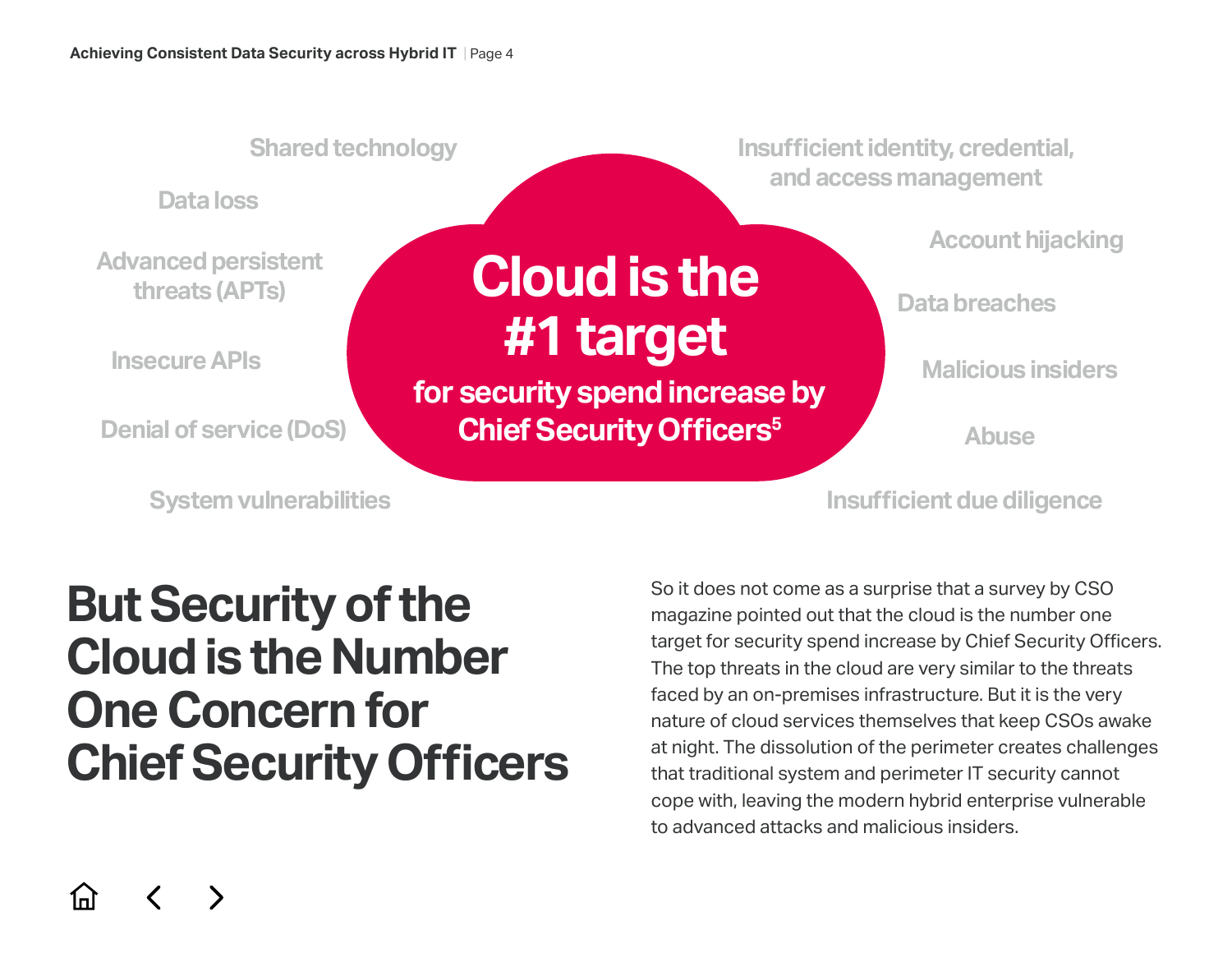# **Top Data Security Challenges in the Cloud**

The top security challenges in the cloud boil down to a few key features unique to cloud services: the essential lack of control over a third-party platform that will host key data about your customers and your business; the fact that enterprises are dealing with shared multi-tenant platforms where malware could spread between tenants; and the fact that data has to travel between multiple cloud platforms and your on-premises infrastructure. And on top of that is the increased focus on consumer privacy and data residency by regulators, which raises the stakes for any data breach.

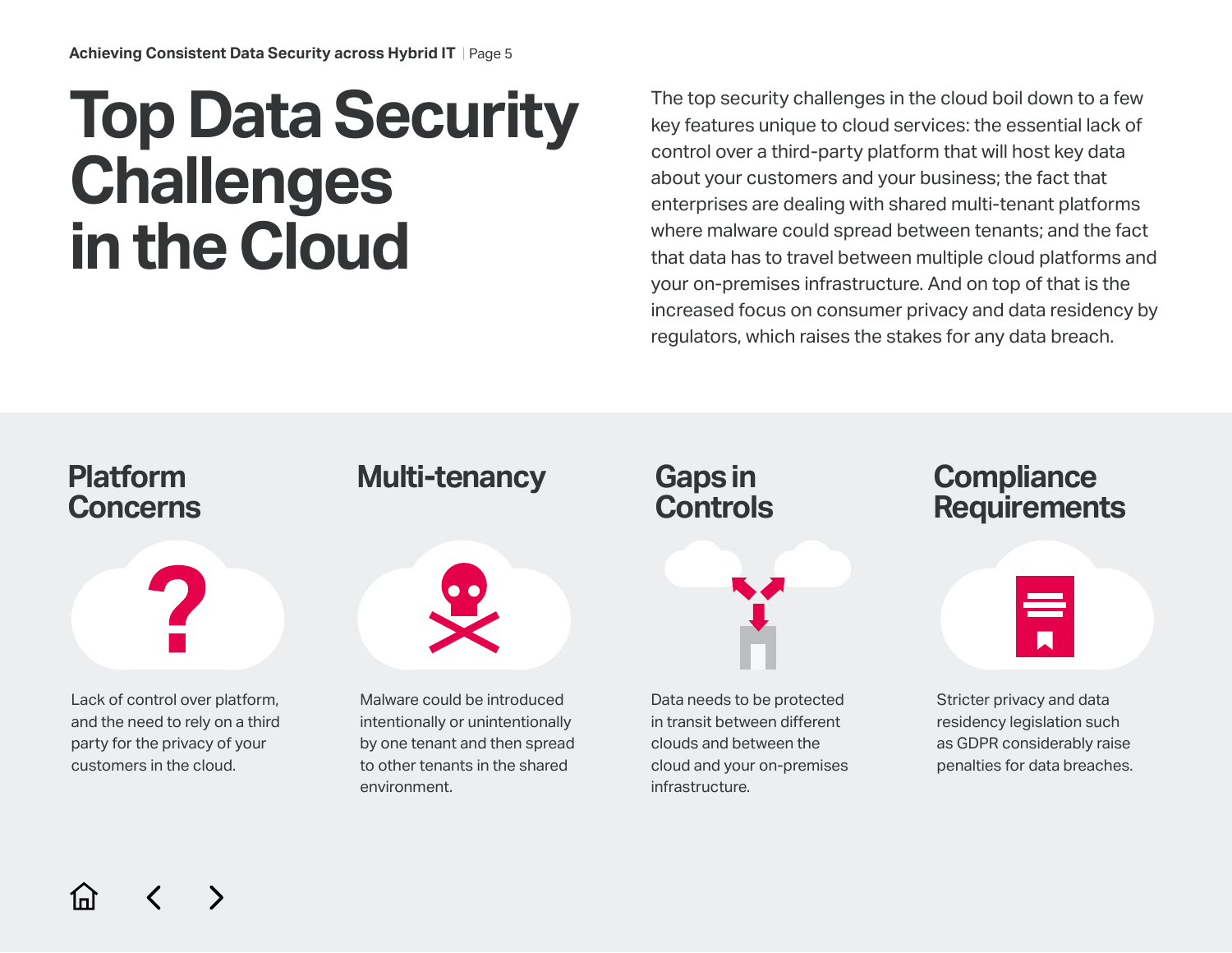**Achieving Consistent Data Security across Hybrid IT** 

**Cloud customers need a data-centric approach for <b>an cloud data protection.**

S:/ 0211 SEARCH.... A01

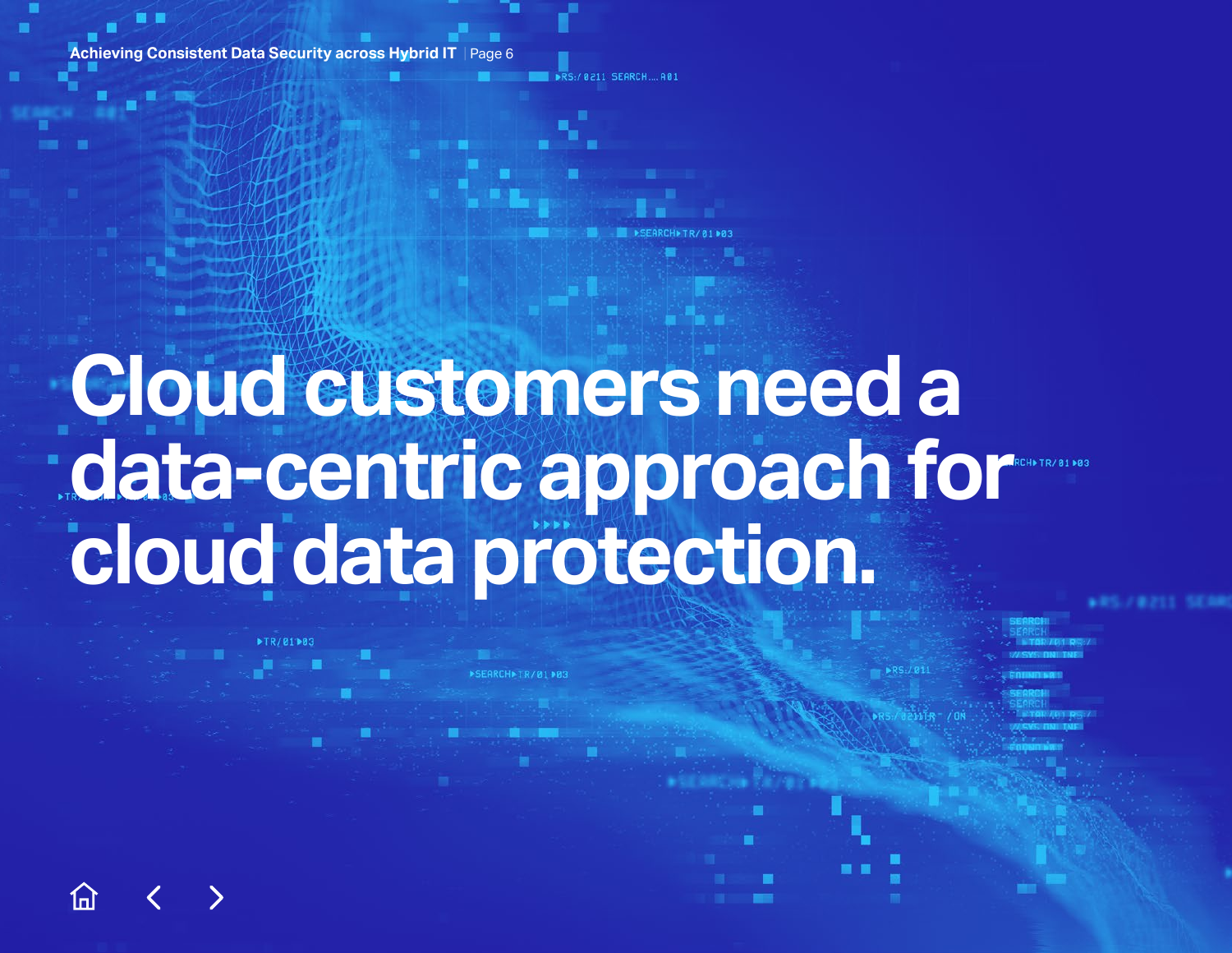

### **Voltage SecureData Provides Consistent Data Security across Hybrid IT**

The sheer number of cloud services, the types of applications and usage, and the different security requirements and capabilities of different types of cloud require that enterprises adopt a flexible solution to secure data across hybrid IT. Voltage SecureData provides consistent data security across hybrid IT.

SecureData Sentry and SecureData Cloud provide flexible implementation options for enterprises to protect most third-party cloud platforms and customer workloads in the cloud. The underlying technologies, Voltage Hyper Format-Preserving Encryption (FPE) and Secure Stateless Tokenization, enable enterprises to embed security into the data, de-identifying sensitive personal information across cloud and on-premises systems. The breakthrough Stateless Key Management enables enterprises to maintain complete control over encryption keys while scaling to the needs of a global business.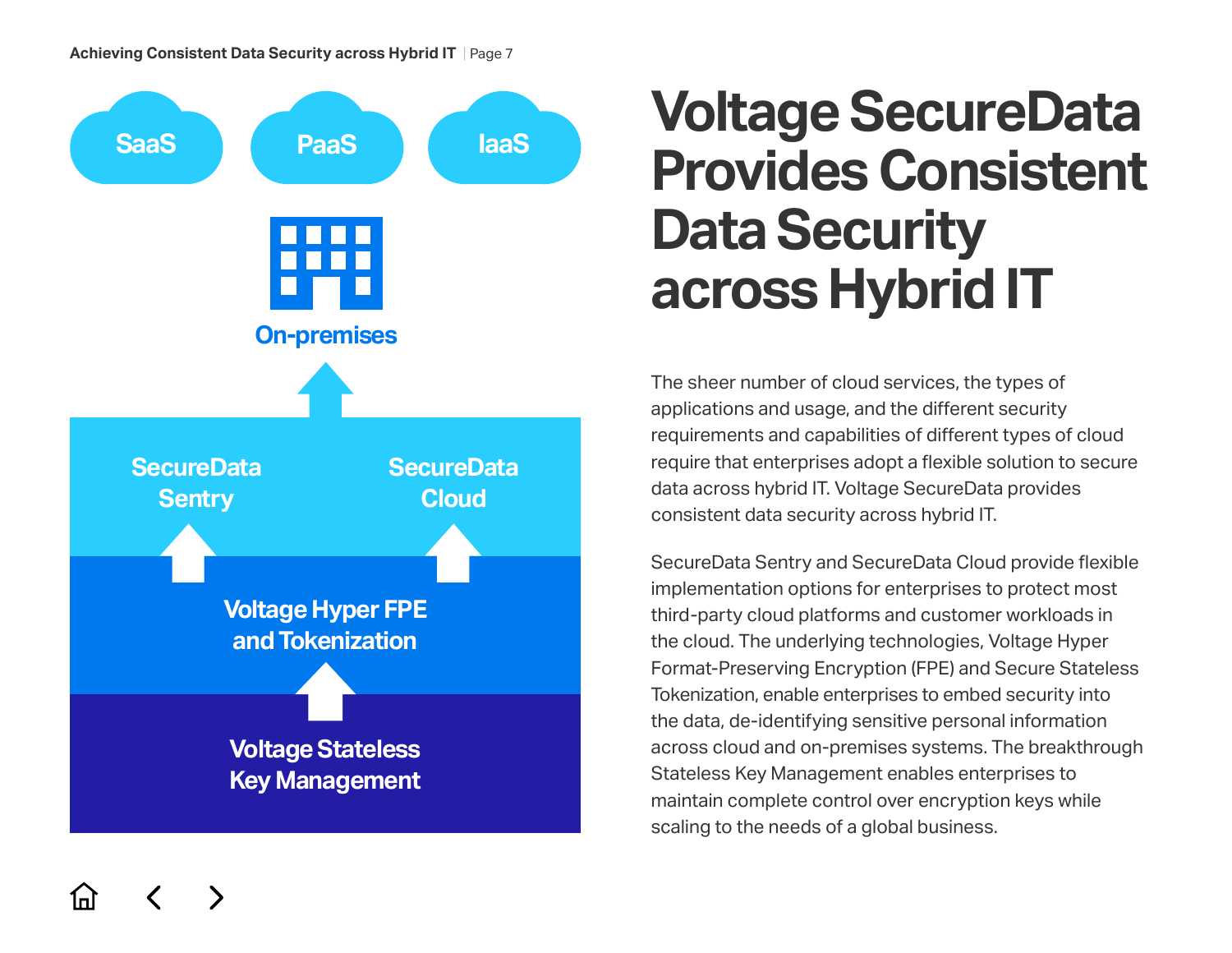### **Simplify Cloud Data Protection for XaaS with SecureData Sentry**

SecureData Sentry simplifies cloud data protection for applications or services that can't be integrated with APIs—such as most SaaS applications. SecureData Sentry intercepts dataflows between on-premises databases and applications and cloud services. It applies protection to the sensitive data transparently, via proxy, intercepting data as it flows to the cloud. SecureData Sentry flexibility enables multiple cloud services to be protected, accelerating the time-to-value of your data-centric security investment.

![](_page_7_Figure_3.jpeg)

1n I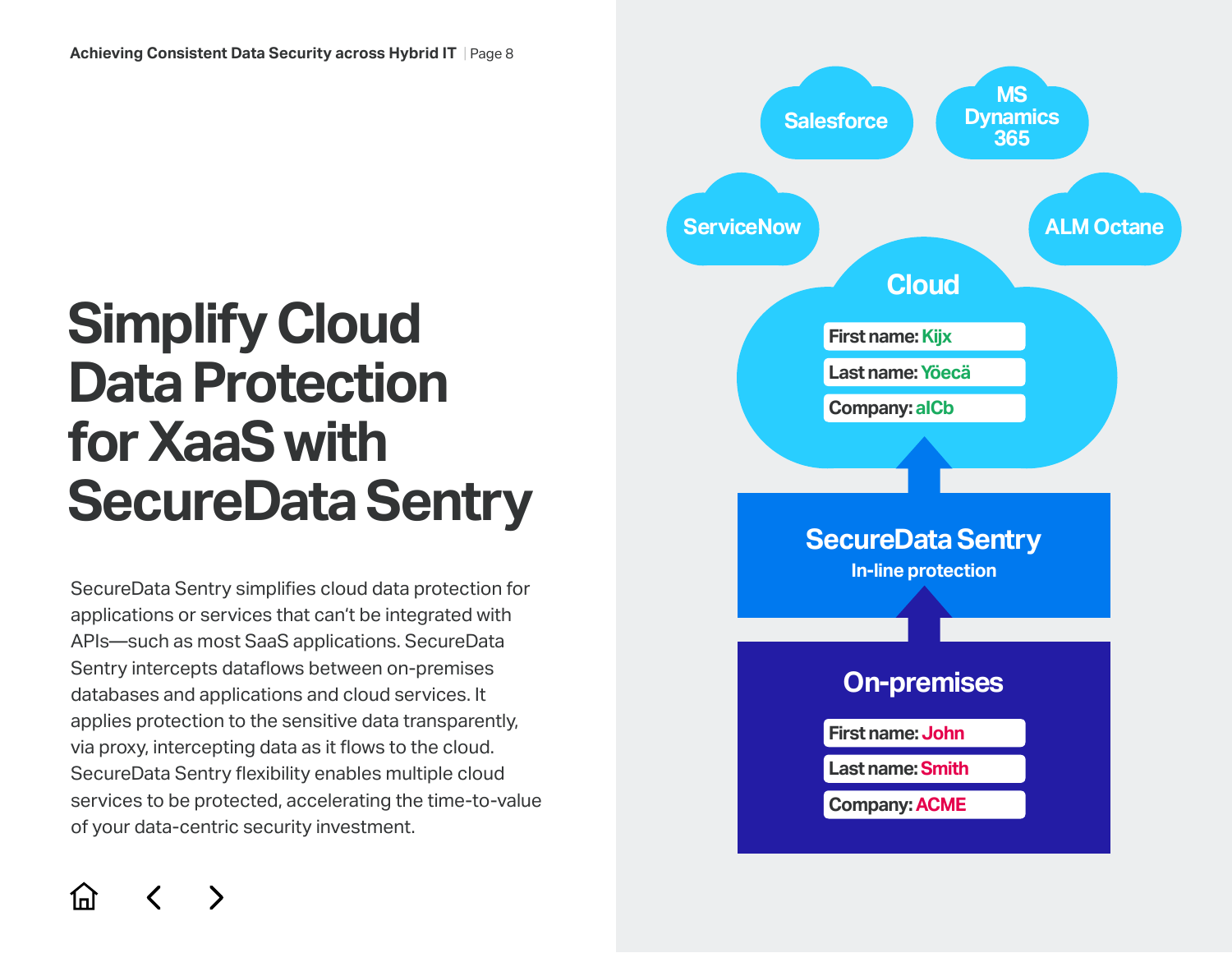**Accelerate Your Transition to the Cloud with SecureData Cloud Platform-Agnostic Protection**

SecureData Cloud offers a platform-agnostic approach to data protection, embedding data-centric security across hybrid IT and accelerating the speed of Dev Ops and the deployment of custom applications on hybrid systems. SecureData Cloud for AWS and SecureData Cloud for Azure provide a fully cloud-native solution where applications, data, and the security software appliance interoperate on-premises or in the cloud—to enforce end-to-end data lifecycle protection. Voltage SecureData Cloud can support multi-cloud environments, hybrid cloud, and on-premises environments (such as z/OS, Linux, Windows, and Stratus VOS) through the Voltage SecureData product family.

**SecureData Cloud for AWS**

**SecureData Cloud for Azure**

![](_page_8_Picture_5.jpeg)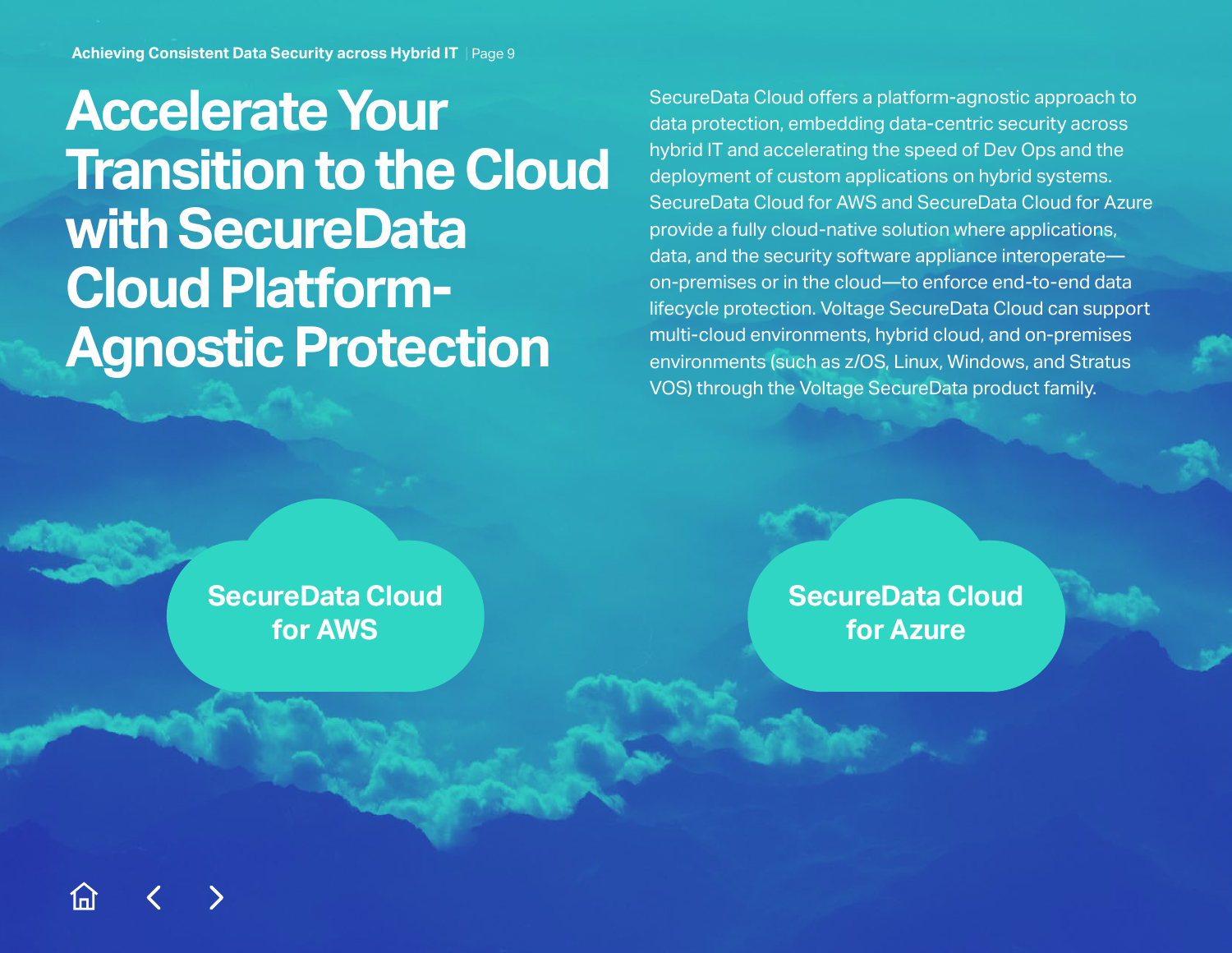## **Use De-identified Data in the Cloud with Voltage Hyper Format-Preserving Encryption (FPE)**

The underlying technology for Voltage SecureData with Hyper Format-Preserving Encryption (FPE) makes it easy and cost-effective for organizations to apply encryption. Hyper FPE enables businesses to de-identify sensitive personal data before uploading it to cloud platforms

and applications. With Hyper FPE, even if a cloud platform experiences a security breach, the data is of no value to attackers because it is neutralized using encryption. However, because Hyper FPE maintains the format, meaning, logic, and context of the original data, the business can still use it for their business processes and analytics.

![](_page_9_Figure_4.jpeg)

### **Traditional AES Encryption Hyper FPE Encryption**

![](_page_9_Figure_7.jpeg)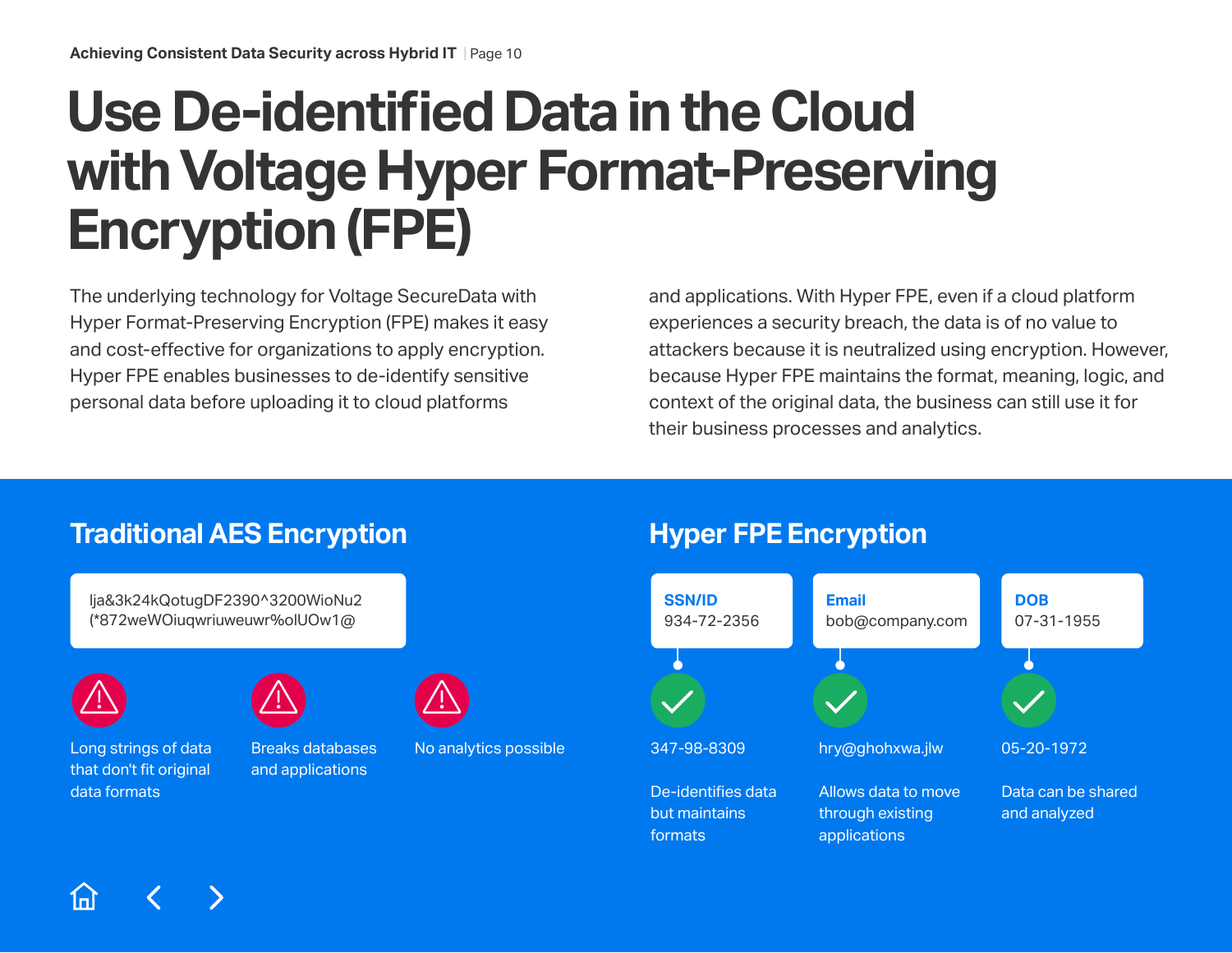### **Scalability and Full Control over Encryption Keys with Voltage Stateless Key Management**

Ultimately, the protection and usability of the encrypted data in the cloud relies on the ability of an enterprise to maintain control over encryption keys with a highly scalable key management solution. Voltage Stateless Key Management is the cornerstone of Voltage simplicity and scalability. Keys are derived dynamically as required by an application, with no key database to store, protect, and back up. Enterprises do not need to manually manage keys, certificates, or databases. This eliminates the hardware, software, and IT processes required to protect the database continuously or to back up keys from the site. Voltage Stateless Key Management enables low-cost, high-performance data protection that scales to protect the sensitive data of the largest financial services companies, telecoms, payment processors, and other global enterprises and government agencies.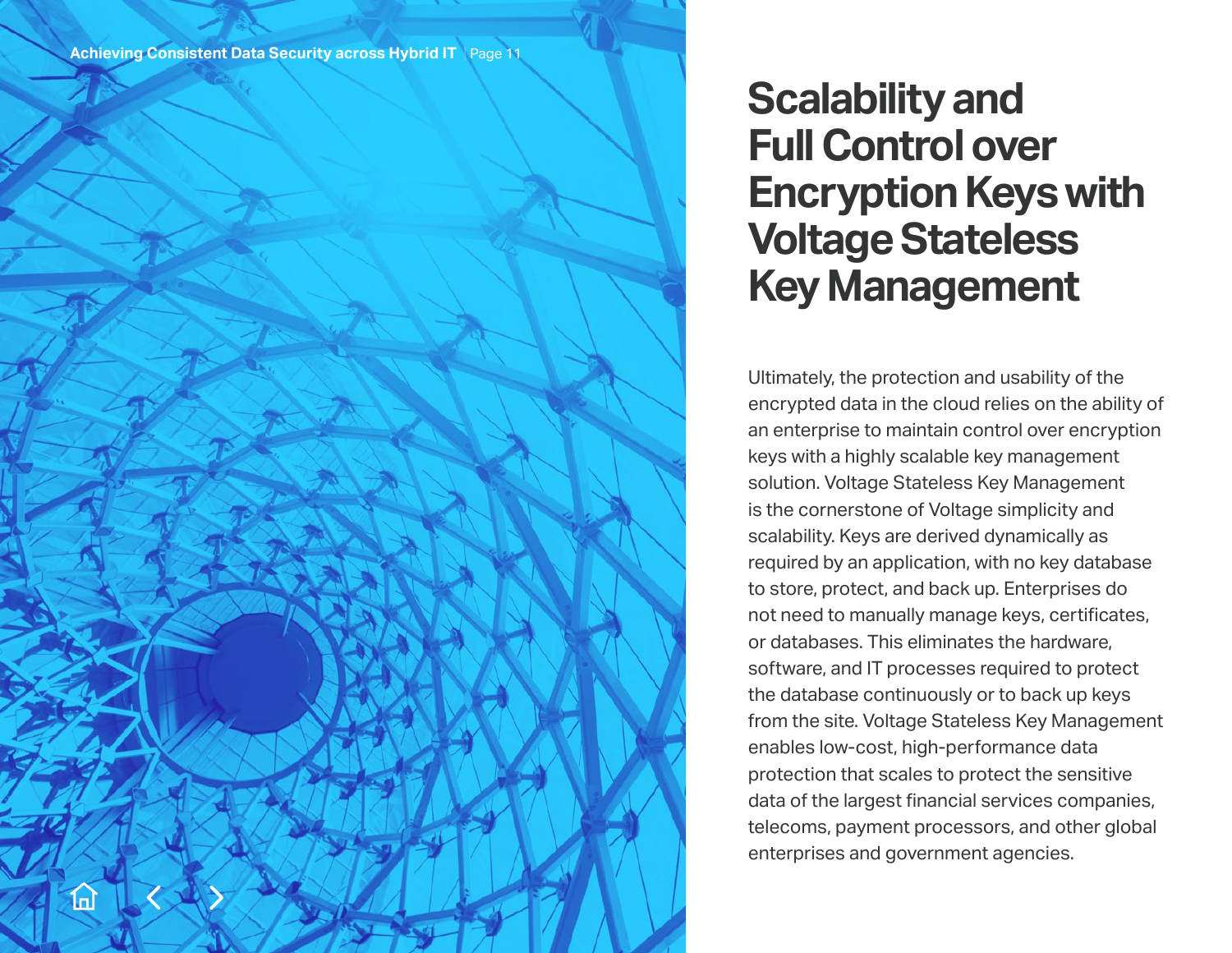### **Voltage SecureData: Consistent Data Security across Hybrid IT**

By applying data-centric security, SecureData protects the data itself and addresses the main security challenges in the cloud. It mitigates the risk of cloud adoption across the spectrum of cloud services that enterprises operate, providing consistent data security for Hybrid IT.

![](_page_11_Figure_3.jpeg)

**De-identified data provides end-to-end protection across hybrid environments, accelerating DevOps.**

![](_page_11_Picture_5.jpeg)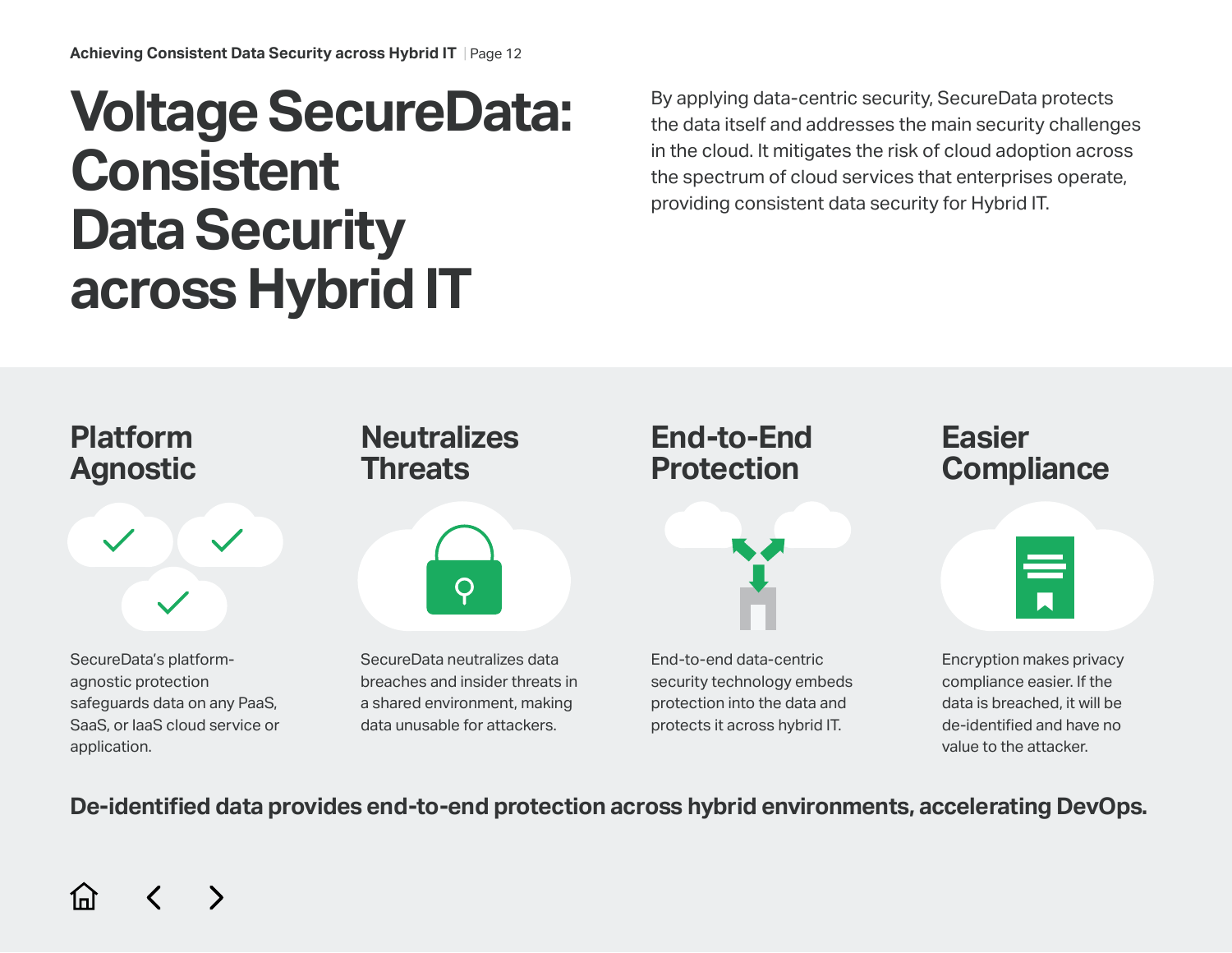### **Achieving Consistent Data Security across Hybrid IT** | Page 13

### **Use Case: Global Financial Services Company**

**Business Need:** A global financial services company was moving to a cloud-centric delivery of their business as SaaS and needed to protect data flowing into and residing in multiple clouds.

**Challenge:** The organization needed to protect data for over 100 million customers, with more than 40 different sensitive data types, and meet a third-party regulatory mandate for data security.

Their data resided in both Amazon Web Services (AWS) and Azure.

**Solution and Business Outcomes:** Voltage SecureData with Hyper FPE encrypted and tokenized all sensitive data in AWS and Azure, while maintaining on-premises policy enforcement, security operations, audit, and key management.

In a matter of weeks, they gained a unified architecture for streamlined compliance and risk control and met the requirements for third-party data protection mandates and audits.

![](_page_12_Picture_7.jpeg)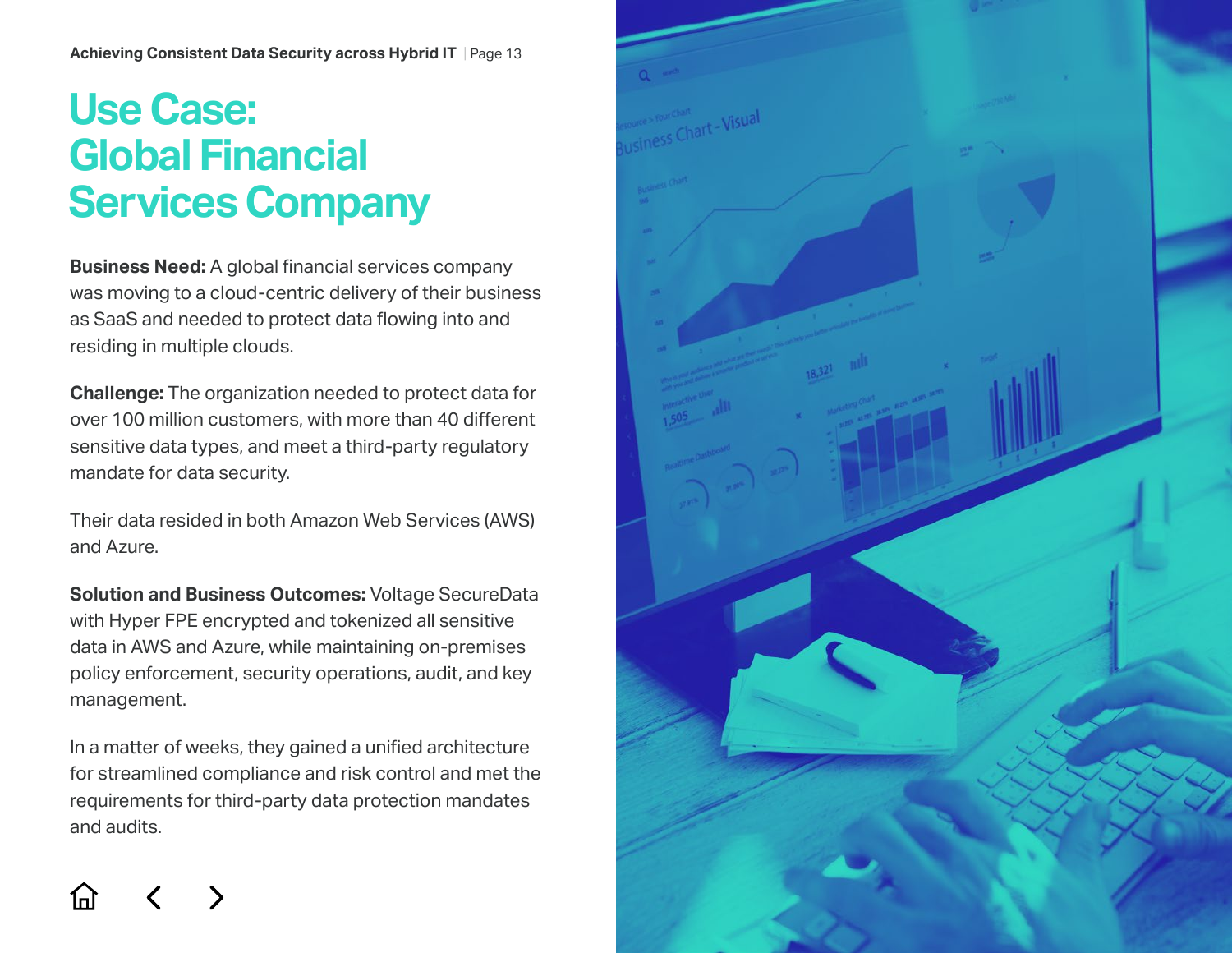![](_page_13_Figure_1.jpeg)

### **At Micro Focus, we address our customers' biggest challenges across the full spectrum of hybrid IT.**

A transition to the cloud creates challenges that old security models can't simply address. Voltage SecureData is part of an industry-leading Micro Focus portfolio of security, risk and governance products and solutions. With Micro Focus, businesses can comprehensively manage and secure information; detect and respond to data breaches; and enforce identity and access controls; offering enterprises multi-layered information lifecycle protection across hybrid IT.

Learn more about how Micro Focus protects users, apps, and data—enabling companies to achieve a competitive edge.

### **For more information:**

![](_page_13_Picture_6.jpeg)

1п1